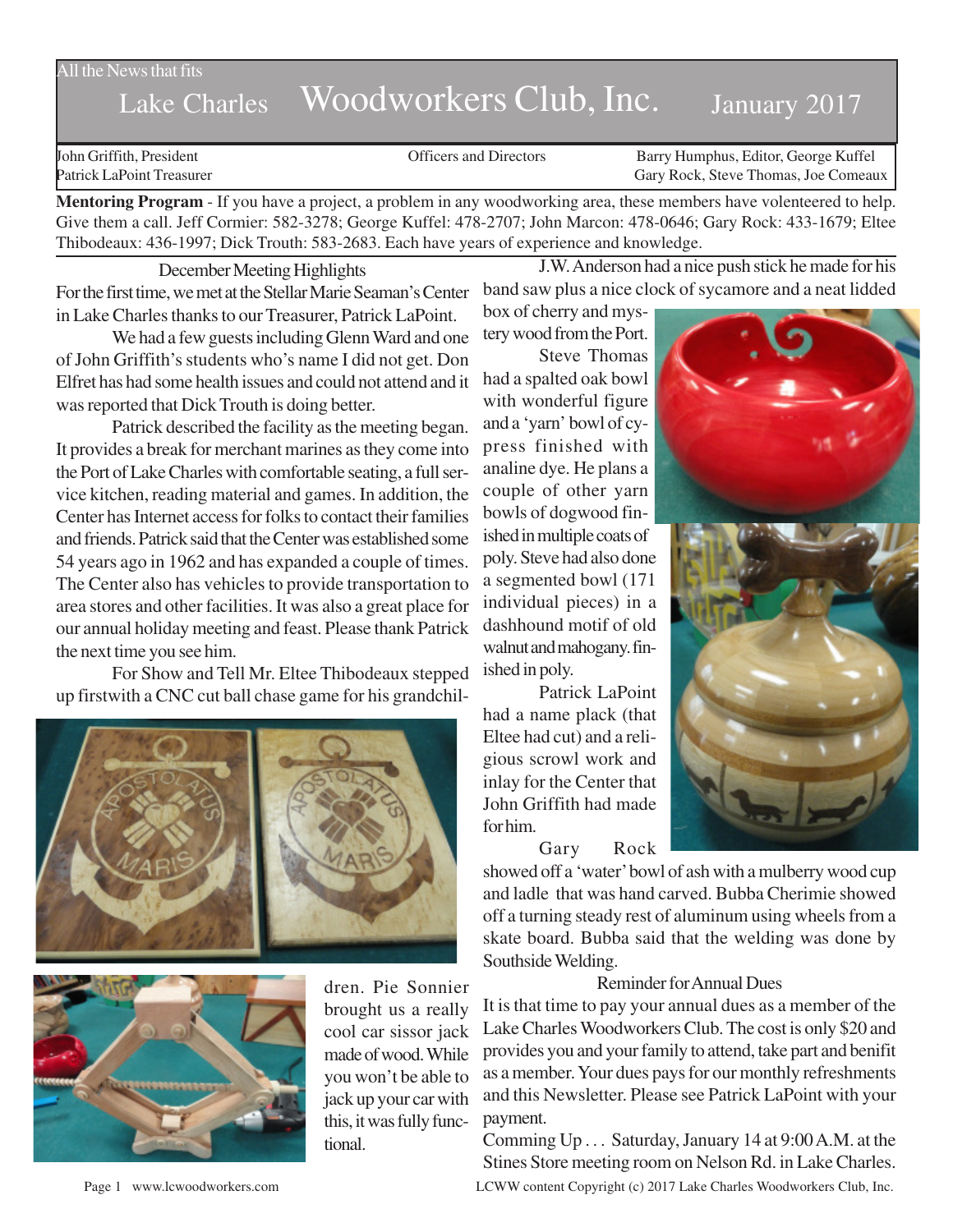## Turn Off Your Stove - Automatically

Member Bob Theaux gave me a call recently with the question of what you do with your kitchen and cooking a nice meal if you go out to your shop and start working on something important and simply forget what was on the stove. While you could simply forgo the cooking and that potential wonderful meal, there is another way.

Ops - that has likely happened to more than one of us. I recall that both my wife and I went to a meeting a few years ago and shortly after it had started, she looked at me and asked "Did we turn off the beans on the range?" No. I rushed home and saved our kitchen and possibly our home from a fire.

Some very modern and expensive rangetops have a timer you can set or you can set some sort of alarm (and hopefully remember to take it to your shop) and there are some other methods. You could tell a family member to watch the stove, giving your meal a stir as needed. But I found a possible better solution at Bob's request.

Most ovens these days have a timer built in so you can set a particular time for cooking a roast, chicken or other meal. Few range tops have such a device. But there are solutions.

I looked at the Internet for such devices and quickly found several. While there are several designs, the most useful simply plug in to the electrical outlet of your range top (220V) and your range top plugs into the module unit. A cable (typically UBS) goes from the module to a sensor that its mounted at eye level. By the way, these are available for natural gas installations as well.

For electrical ranges, you first must determine if your range uses a three prong plug or a four prong plug. As these are generally 220V connectors, they are not the standard grounded plug for normal household use and are specially shaped to accept 220V connections only. Check this before you purchase one of these devices.

Note that some ranges are hard wired. This means that your range top has been wired directly into your home electrical system by an electrician. If this is the case with your installation, you MUST get an electrician to remove the connection and replace it with the appropriate safety module. Unless you are a licensened electrician or really, really know what you are doing with a 220V wired connection, do not do this yourself. Really.

The control part of the systems work at the eye level using an ultrasonic or infrared sensor. What this does is to detect you in front of the range. Once set on automatic at what ever time you set for the cut-off time, it senses a person

at the range and continues to work cooking your food. If there is not someone present after a preset time, it cuts off the range power. This is easily reset once you get tired of doing what ever you were building in your shop and you can continue with the meal preparation.

But here is the deal: do not leave stuff cooking on any range top unless you are attentive and can be about and aware. A few of us are at an age where things can be forgotten even when it comes to that delicious gumbo on the range top. Be safe.

As mentioned, most of the units are easy to install. Unplug your range, plug in the module, plug in the range power and mount the sensing device above the range in an appropriate area. Once the stove has been automatically turned off, some units only require the person to return to the kitchen for the range to come back on, whereas others must be manually turned off and back on again.

Depending on the manufacturer's instructions, the sensor must be placed either to the SIDE of the stove (e.g., under an upper cabinet or on the wall) or ABOVE the stove (e.g., on the rangehood, wall, or under the cabinet). The sensor must have an unobstructed view of the user.

The vendors that I reviewed are: CookStop, HomeSense and Stove Guard (gas or electric).

CookStop: Sensor timer is automatic – set it only once and the unit remembers the programmed time. (Timer only begins to count down if the person leaves the room.) and the sensor can be reprogrammed for a longer time as needed. http://www.cookstop.com/home.html. 408-929- 8808.

HomeSense: This device will automatically turn the stove off after the preprogrammed 8 minute time period if the person leaves the kitchen and forgets to return. If a person turns the stove on, leaves the kitchen, and forgets to return within the default 6 minute warning time period, the device begins a series of beeping alerts and flashing lights for a two minute period. https://www.stoveguardintl.com/ 877- 785-9901.

Stove Gaurd: Sensor timer is automatic – set it only once (range is from 1 to 39 minutes) and the unit remembers the programmed time. (Timer only begins to count down if the person leaves the room.). Sensor timer can be easily reprogrammed if a longer cooking time is needed – say, for a holiday meal. Note: This product only works with modern 4-prong stove outlets and if you have a three prong, you will need an electrician. It also works with natural gas ranges and for this, you will need a plumber to make a safe connection. https://www.stoveguardintl.com/ 888-607-8683. Be safe.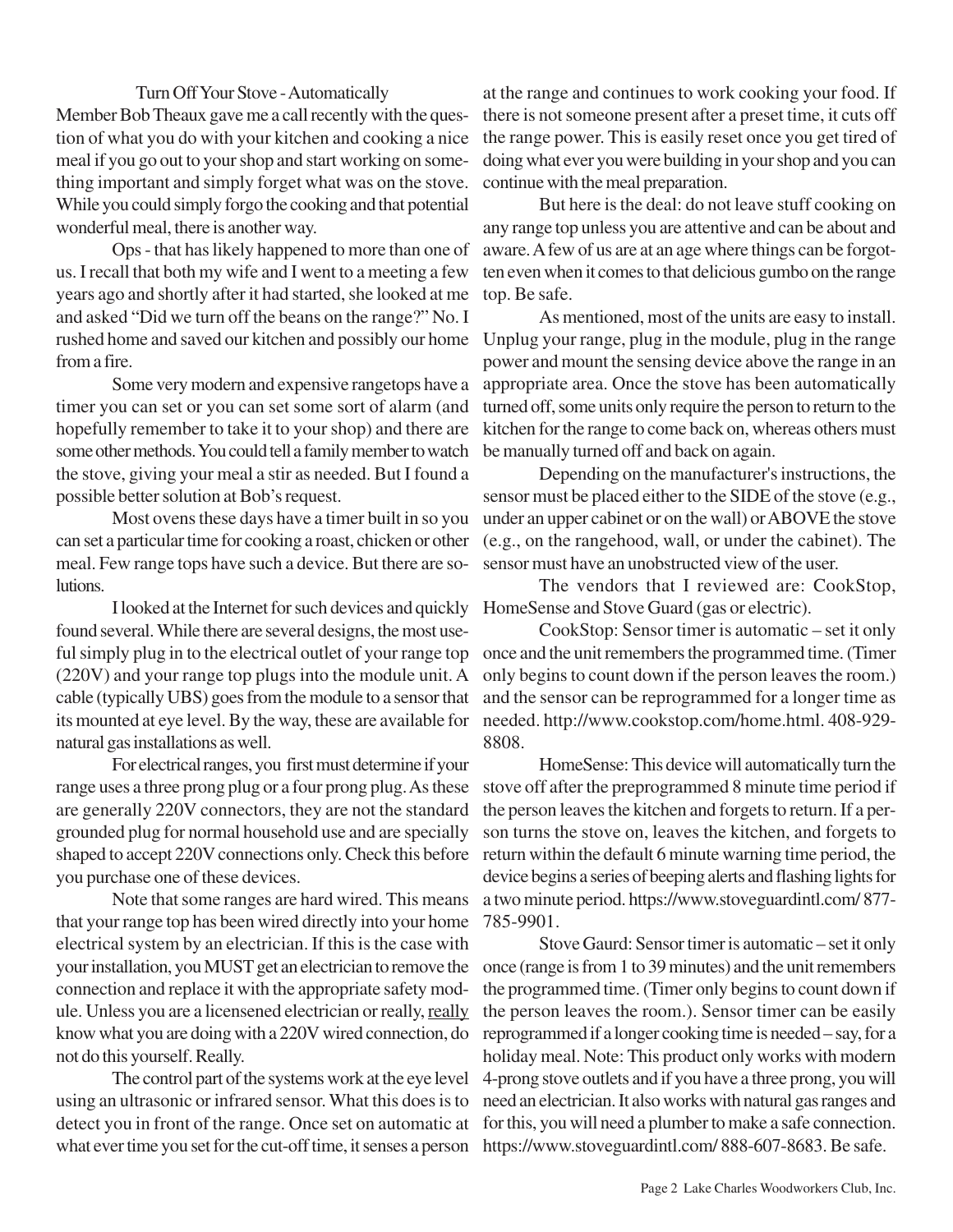Half-Blind Dovetails and More Dovetail jigs come with a template or "comb," with a series of "fingers" that you guide a router along to cut the dovetails.

A standard 1/2 " template works in conjunction with a 1/2 " dovetail bit, and typically has fingers spaced 7/8" apart. However, I've seen some templates with 1" spacing.

Some manufacturers offer optional templates with smaller finger spacing. For example, with my Porter-Cable jig, I have occasionally used a 1/4 " template that has fingers spaced 7/16 " apart. Measure the spacing and make a note of what you have done.

The one I work with is the Porter-Cable unit but there are many examples from many suppliers such as Rockler, Leigh, Akeda, Woodstock and VRS. Most can be purchased at local suppliers or on the Internet. These vary in cost from \$90 to \$175 depending on your interest and check book.

Make the width of your workpieces an increment of the finger spacing. For example, a template with 7/8 " spacing will work nicely with 3-1/2 "-, 4-3/8 "-, or 5-1/4 "-wide pieces. That way, your workpiece will have equal half dovetails at the top and bottom of the joint. This also leaves a full tail correctly positioned for a drawer bottom. Plan to center a 1/4 "-wide, 1/4 "-deep bottom-holding groove on this tail after you machine the dovetails.

By the way, there are many possibilities for error in all of this. Try to do some of this on scrap at first if you are new to dove-tail jigs. In that way, you will save some expense with the nice wood you purchased for the final project.

Most likely, your dovetail jig will have a set of stops on both ends that the edges of the workpieces butt against. Set these according to which template you are using. Of course, you should review the manual that came with the jig and particularly the safety information.

Now, select your stock and plane or resaw it if necessary. Drawers typically have 1/2 "-thick fronts and 1/2 " thick sides and backs. With a Porter-Cable jig (what I have in my shop), the 1/2 " template requires workpieces at least 1/2 " thick. The 1/4 " template works with drawer fronts at least 3/8 " thick, and sides at least 5/16 " thick. Cut your workpieces to size, making sure they are square, and arrange them . Mark the top edges and number all of the matching inside corners.

Page 3 Lake Charles Woodworkers Club, Inc. Grab two workpieces with same-numbered corners. Place them into the jig with the numbered ends together, the drawer side positioned vertically, and the front or back sitting horizontally. The inside (numbered) surface of the drawer parts should be facing away from the jig, visible to you. The workpieces should be in contact with the stops, and tight against each other, with the face grain of the horizontal

workpiece flush with the end grain of the vertical piece.

To speed things up, place workpieces on both ends of the jig. This only works if the width of your pieces is less than half of the jig's capacity. Pay close attention to this

Mount the correct guide bushing into your router's base. My Porter-Cable jig requires a bushing with a 7/16 " outside diameter (O.D.) when using a 1/2 " template, and 5/ 13 " O.D. bushing for its 1/4 " template on my Porter-Cable router. Secure the necessary dovetail bit, and use a known accurate metal rule to adjust its height according to the instruction manual for your jig system.

Perform the following steps with scrap stock that's of the same dimensions as your workpieces.

After you're satisfied with the results, cut your actual workpieces. Working from left to right, move the router in and out of each of the template fingers. Go slowly, especially near the ends of the cut, to ensure clean results. Remove the two workpieces and check their fit with one another. The dovetailed ends should slide together with firm hand pressure or light tapping with a rubber mallet. If the joint requires more force than that, or won't go together at all, decrease the height of the bit and repeat your test cuts. If the dovetails fit together too sloppily, increase the bit height.

If you run into grain splintering near the end of the cut, add a scrap piece at the ends. The scrap may splinter, but it will help keep the workpiece clean if the two are tightly butted together.

Now, check if the dovetails go together so that the face grain of the drawer sides aligns flush with the end grain of the front or back. If they won't align flush, you need to increase the length of the dovetail cuts by adjusting the templates in, away from the router. If the dovetail cuts are too long and the workpieces go more than a hair past flush, adjust the templates out, toward the router. With my Porter-Cable jig, I have done this by loosening a holding screw and micro-adjusting a setscrew in or out with a hex key. Your system may have some similar capability but always read the manual (and as I say to my computer science students: RTFM). You know what I mean.

As various dove-tail jigs work in slightly different ways, it is very important to review all of the material and instructions that you recieve with the unit.

Fortunately on the Internet, there are many great videos on Youtube.com to help you get the best results. Take the time to watch a few of these as you will learn from them, do so with greater accuracy and in particular, do so with greater safety. Be safe.

Barry Humphus